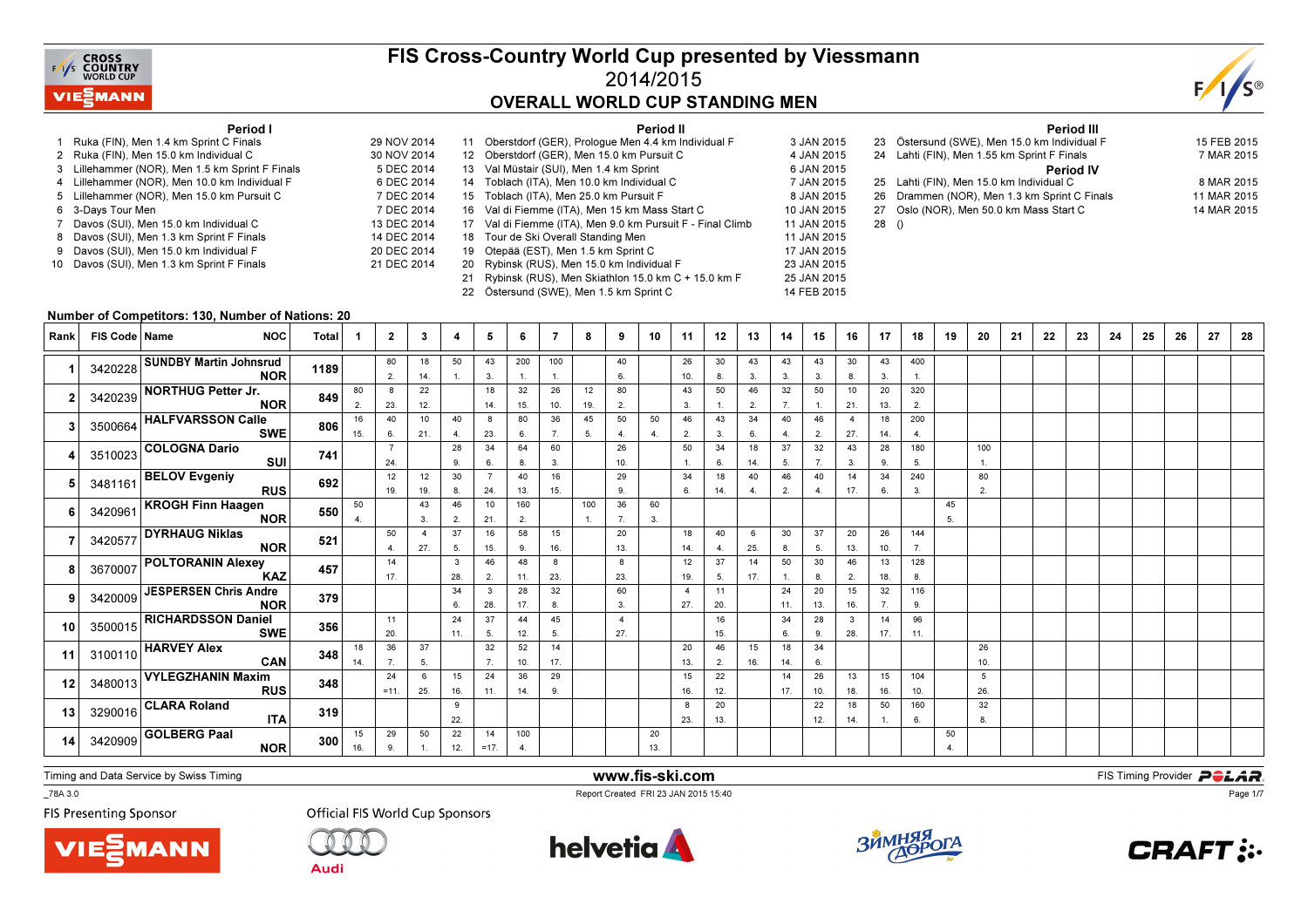

### OVERALL WORLD CUP STANDING MEN



| Rank            | FIS Code   Name | <b>NOC</b>                                  | <b>Total</b> | -1                     | $\overline{2}$        | $\mathbf{3}$           | 4                     | 5         | 6         | $\overline{7}$        | 8                    | 9                      | 10                    | 11                    | 12                    | 13                   | 14                    | 15                    | 16                    | 17          | 18        | 19        | 20        | 21 | 22 | 23 | 24 | 25 | 26 | 27 | 28 |
|-----------------|-----------------|---------------------------------------------|--------------|------------------------|-----------------------|------------------------|-----------------------|-----------|-----------|-----------------------|----------------------|------------------------|-----------------------|-----------------------|-----------------------|----------------------|-----------------------|-----------------------|-----------------------|-------------|-----------|-----------|-----------|----|----|----|----|----|----|----|----|
| 15              | 3420994         | <b>TOENSETH Didrik</b><br><b>NOR</b>        | 258          |                        | 24<br>$= 11.$         |                        | 14<br>17.             | 50<br>1.  | 90<br>5.  | 80<br>2.              |                      |                        |                       |                       |                       |                      |                       |                       |                       |             |           |           |           |    |    |    |    |    |    |    |    |
| 16              | 3190111         | <b>MANIFICAT Maurice</b><br><b>FRA</b>      | 256          |                        |                       |                        |                       |           |           |                       |                      | 32<br>8.               |                       | 28<br>9.              | $\overline{4}$<br>27. | 12<br>19.            | 16<br>15.             | 18<br>14.             |                       | 46<br>2.    | 60<br>16. |           | 40<br>6.  |    |    |    |    |    |    |    |    |
| 17              | 3420605         | <b>ROETHE Sjur</b><br><b>NOR</b>            | 253          |                        | 16<br>15.             | 9<br>22.               | 43<br>3.              | 15<br>16. | 120<br>3. | 50<br>$\overline{4}$  |                      |                        |                       |                       |                       |                      |                       |                       |                       |             |           |           |           |    |    |    |    |    |    |    |    |
| 18              | 3480021         | <b>PETUKHOV Alexey</b><br><b>RUS</b>        | 239          | 45<br>5.               |                       | 46<br>2.               |                       |           |           |                       | 50<br>$\overline{4}$ |                        | 80<br>2.              |                       |                       |                      |                       |                       |                       |             |           | 18<br>14. |           |    |    |    |    |    |    |    |    |
| 19              | 3420365         | <b>BRANDSDAL Eirik</b><br><b>NOR</b>        | 238          | 100<br>$\mathbf{1}$    |                       | 28<br>9.               |                       |           |           |                       | 60<br>3.             |                        | 14<br>17.             |                       |                       |                      |                       |                       |                       |             |           | 36<br>7.  |           |    |    |    |    |    |    |    |    |
| 20 <sup>2</sup> | 3290326         | <b>PELLEGRINO Federico</b><br><b>ITA</b>    | 230          | 36<br>$\overline{7}$ . |                       |                        |                       |           |           |                       | 24<br>11.            |                        | 100<br>$\mathbf{1}$   |                       |                       | 50<br>$\overline{1}$ |                       |                       |                       |             |           | 20<br>13. |           |    |    |    |    |    |    |    |    |
| 21              | 3500139         | <b>HELLNER Marcus</b><br><b>SWE</b>         | 227          |                        | $\overline{4}$<br>27. |                        |                       |           |           | $\overline{2}$<br>29. |                      | 18<br>14.              |                       | 37<br>5.              | 28<br>9.              |                      | $\overline{4}$<br>27. | 16<br>15.             | 6<br>25.              | 24<br>11.   | 88<br>12. |           |           |    |    |    |    |    |    |    |    |
| 22              | 3180053         | <b>HEIKKINEN Matti</b><br><b>FIN</b>        | 222          |                        | 26<br>10.             |                        | 32<br>7.              | 28<br>9.  | 72<br>7.  | 20<br>$=13.$          |                      | 24<br>11.              |                       |                       |                       |                      |                       |                       |                       |             |           |           | 20<br>13. |    |    |    |    |    |    |    |    |
| 23              | 3480533         | <b>VOLZHENTSEV Stanislav</b><br><b>RUS</b>  | 213          |                        |                       |                        |                       |           |           | 9<br>22.              |                      |                        |                       | 13<br>18.             |                       |                      | 9<br>22.              | $\mathbf{3}$<br>28.   | 40<br>4.              | 30<br>8.    | 64<br>15. |           | 45<br>5.  |    |    |    |    |    |    |    |    |
| 24              | 3420376         | <b>GLOEERSEN Anders</b><br><b>NOR</b>       | 210          |                        |                       | 16<br>15.              | $\overline{7}$<br>24. |           |           |                       | 80<br>2.             | 100<br>-1.             | $\overline{7}$<br>24. |                       |                       |                      |                       |                       |                       |             |           |           |           |    |    |    |    |    |    |    |    |
| 25              | 3480695         | <b>BESSMERTNYKH Alexander</b><br><b>RUS</b> | 202          |                        | 45<br>5.              |                        |                       |           |           | 10<br>21.             |                      |                        |                       |                       | 14<br>17.             |                      | 22<br>12.             | $\overline{1}$<br>30. | 37<br>5.              | 12<br>19.   | 48<br>19. |           | 13<br>18. |    |    |    |    |    |    |    |    |
| 26              | 1362656         | <b>LIVERS Toni</b><br><b>SUI</b>            | 201          |                        |                       |                        | 26<br>10.             |           |           | 6<br>25.              |                      | 9<br>22.               |                       | $\overline{7}$<br>24. | 13<br>18.             |                      |                       | 12<br>19.             | 8<br>23.              | 40<br>4.    | 80<br>13. |           |           |    |    |    |    |    |    |    |    |
| 27              | 3420798         | <b>NORTHUG Tomas</b><br><b>NOR</b>          | 181          | 32<br>8.               |                       |                        |                       |           |           |                       | 40<br>6.             |                        | 9<br>22.              |                       |                       |                      |                       |                       |                       |             |           | 100<br>1. |           |    |    |    |    |    |    |    |    |
| 28              | 3420672         | <b>SVEEN Simen Andreas</b><br><b>NOR</b>    | 181          |                        |                       |                        |                       | 20<br>13. |           |                       |                      | $5\phantom{.0}$<br>26. |                       | 11<br>20.             | 12<br>19.             |                      |                       | 9<br>22.              | 5<br>26.              | 37<br>5.    | 72<br>14. |           | 10<br>21. |    |    |    |    |    |    |    |    |
| 29              | 3420036         | <b>ROENNING Eldar</b><br><b>NOR</b>         | 178          |                        |                       |                        |                       | 5<br>26.  | 12<br>25. | 13<br>18.             |                      |                        |                       | 16<br>15.             | 24<br>11.             |                      | 28<br>9.              | 13<br>18.             | $\overline{7}$<br>24. | 8<br>23.    | 52<br>18. |           |           |    |    |    |    |    |    |    |    |
| 30              | 3290379         | <b>DE FABIANI Francesco</b><br><b>ITA</b>   | 175          |                        | 20<br>13.             |                        | 6<br>25.              | 22<br>12. | 26<br>18. |                       |                      | $\overline{7}$<br>24.  |                       |                       | 32<br>$\overline{7}$  |                      |                       |                       | 32<br>$\overline{7}$  | 6<br>$=25.$ | 24<br>25. |           |           |    |    |    |    |    |    |    |    |
| 31              | 3180535         | <b>NISKANEN livo</b><br><b>FIN</b>          | 169          |                        | 100<br>$\mathbf{1}$ . |                        |                       |           |           | 5<br>26.              |                      |                        |                       |                       | 15<br>16.             | 8<br>23.             | 26<br>10.             | 15<br>16.             |                       |             |           |           |           |    |    |    |    |    |    |    |    |
| 32              | 3421698         | <b>FOSSLI Sondre Turvoll</b><br><b>NOR</b>  | 159          | 60<br>3.               |                       |                        |                       |           |           |                       | 14<br>17.            |                        | 45<br>5.              |                       |                       |                      |                       |                       |                       |             |           | 40<br>6.  |           |    |    |    |    |    |    |    |    |
| 33              | 3481539         | <b>USTIUGOV Sergey</b><br><b>RUS</b>        | 156          | 40<br>6.               |                       | 32<br>$\overline{7}$ . |                       |           |           |                       |                      |                        |                       |                       |                       |                      |                       |                       |                       |             |           | 24<br>11. | 60<br>3.  |    |    |    |    |    |    |    |    |
| 34              | 3220002         | <b>MUSGRAVE Andrew</b><br><b>GBR</b>        | 133          |                        |                       | $5\phantom{1}$<br>26.  | 20<br>13.             |           |           |                       |                      |                        |                       |                       | 5<br>26.              | 13<br>18.            | 11<br>20.             | 24<br>11.             |                       | 11<br>20.   | 44<br>20. |           |           |    |    |    |    |    |    |    |    |
| 35              | 3500259         | <b>JOENSSON Emil</b><br><b>SWE</b>          | 132          |                        |                       | 13<br>18.              |                       |           |           |                       | 15<br>16.            |                        | 40<br>6.              | 30.                   | 10<br>21.             | 24<br>11.            |                       |                       |                       |             |           | 29<br>9.  |           |    |    |    |    |    |    |    |    |

Timing and Data Service by Swiss Timing

\_78A 3.0

**FIS Presenting Sponsor** 





**Official FIS World Cup Sponsors** 



www.fis-ski.com

Report Created FRI 23 JAN 2015 15:40



**m**<br>FIS Timing Provider<br>F<sup>15:40</sup>



Page 2/7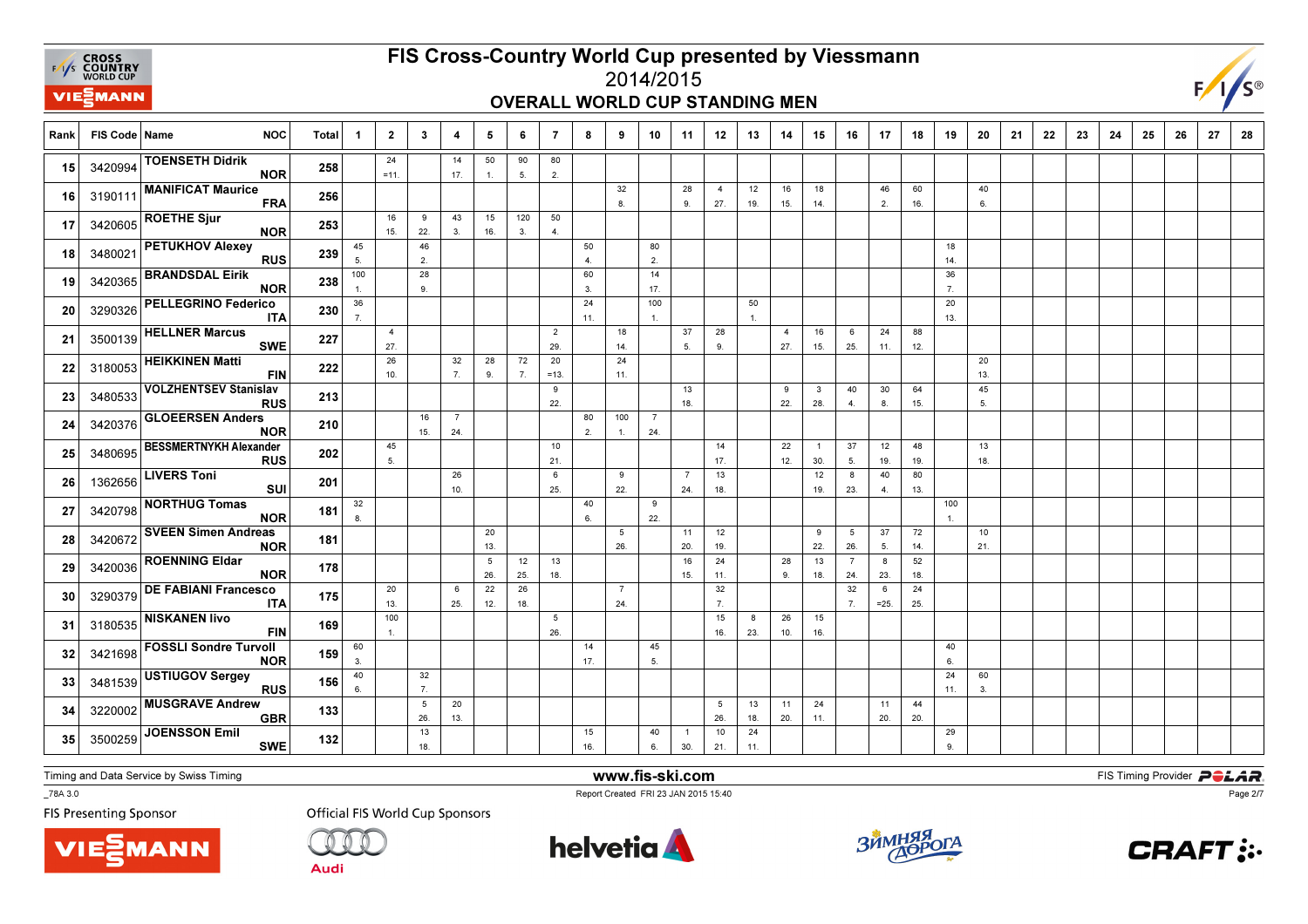

### 2014/2015OVERALL WORLD CUP STANDING MEN



| Rank | FIS Code   Name | <b>NOC</b>                                  | <b>Total</b> | -1                     | $\overline{2}$        | $\mathbf{3}$          | $\overline{4}$        | 5                     | 6                     | 7            | 8         | 9                              | 10        | 11                     | 12                    | 13                    | 14                    | 15                     | 16                 | 17                      | 18        | 19        | 20        | 21 | 22 | 23 | 24 | 25 | 26 | 27 | 28 |
|------|-----------------|---------------------------------------------|--------------|------------------------|-----------------------|-----------------------|-----------------------|-----------------------|-----------------------|--------------|-----------|--------------------------------|-----------|------------------------|-----------------------|-----------------------|-----------------------|------------------------|--------------------|-------------------------|-----------|-----------|-----------|----|----|----|----|----|----|----|----|
| 36   | 3420077         | <b>HATTESTAD Ola Vigen</b><br><b>NOR</b>    | 130          | 9<br>22.               |                       | 15<br>16.             |                       |                       |                       |              | 26<br>10. |                                |           |                        |                       |                       |                       |                        |                    |                         |           | 80<br>2.  |           |    |    |    |    |    |    |    |    |
| 37   | 3480314         | <b>CHERNOUSOV Ilia</b><br><b>RUS</b>        | 129          |                        |                       |                       |                       | $\overline{4}$<br>27. | $\overline{2}$<br>30. |              |           |                                |           | 40<br>4.               | 8<br>23.              | 37<br>5.              | 12<br>19.             | 14<br>17.              |                    |                         |           |           | 12<br>19. |    |    |    |    |    |    |    |    |
| 38   | 1345875         | <b>GAILLARD Jean Marc</b><br><b>FRA</b>     | 129          |                        |                       |                       | 12<br>$=19.$          | 12<br>19.             | 24<br>19.             | 20<br>$=13.$ |           | 45<br>5.                       |           |                        |                       |                       |                       |                        |                    |                         |           |           | 16<br>15. |    |    |    |    |    |    |    |    |
| 39   | 3481132         | <b>LARKOV Andrey</b><br><b>RUS</b>          | 117          |                        |                       | 26<br>10.             |                       |                       |                       |              |           |                                |           | 32<br>$\overline{7}$ . |                       |                       |                       |                        | 28<br>9.           | $\mathbf{3}$<br>$= 28.$ | 28<br>24. |           |           |    |    |    |    |    |    |    |    |
| 40   | 3510342         | <b>BAUMANN Jonas</b><br>SUI                 | 113          |                        |                       |                       |                       |                       |                       |              |           | 14<br>17.                      |           | 30<br>8.               |                       |                       | $\mathbf{3}$<br>28    | $\overline{4}$<br>27.  | 24<br>11.          | 6<br>$=25.$             | 32<br>23. |           |           |    |    |    |    |    |    |    |    |
| 41   | 3420199         | <b>OESTENSEN Simen Haakon</b><br><b>NOR</b> | 112          |                        | $32\,$<br>8.          |                       |                       | 40<br>4.              | 30<br>16.             |              |           | 10<br>21.                      |           |                        |                       |                       |                       |                        |                    |                         |           |           |           |    |    |    |    |    |    |    |    |
| 42   | 3480317         | <b>TURYSHEV Sergey</b><br><b>RUS</b>        | 110          |                        | 6<br>25.              |                       | 10<br>21.             |                       | 18<br>22.             |              |           | $\overline{2}$<br>29.          |           | 10<br>21.              |                       | $\overline{7}$<br>24. | $5\phantom{.0}$<br>26 | $\overline{2}$<br>29.  | 12<br>19.          |                         | 20<br>26. |           | 18<br>14. |    |    |    |    |    |    |    |    |
| 43   | 3290245         | <b>NOECKLER Dietmar</b><br><b>ITA</b>       | 109          |                        | 9<br>22.              |                       |                       |                       |                       |              |           |                                |           |                        | 26<br>10.             |                       | $\overline{1}$<br>30  | 11<br>20.              | 26<br>10.          |                         | 36<br>22. |           |           |    |    |    |    |    |    |    |    |
| 44   | 3200356         | <b>DOBLER Jonas</b><br><b>GER</b>           | 109          |                        |                       |                       | $\overline{4}$<br>27. |                       |                       |              |           |                                |           |                        | $\overline{7}$<br>24. |                       | $\overline{2}$<br>29. | 8<br>23.               | 16<br>15.          | 16<br>15.               | 56<br>17. |           |           |    |    |    |    |    |    |    |    |
| 45   | 1344711         | <b>JAUHOJAERVI Sami</b><br><b>FIN</b>       | 107          | $\overline{7}$<br>24.  | 60<br>3.              |                       |                       |                       |                       | 40<br>6.     |           |                                |           |                        |                       |                       |                       |                        |                    |                         |           |           |           |    |    |    |    |    |    |    |    |
| 46   | 3200229         | <b>TSCHARNKE Tim</b><br><b>GER</b>          | 101          |                        | $\mathbf{3}$<br>28.   |                       |                       |                       |                       |              |           |                                |           |                        |                       | $\overline{1}$<br>30. | $\overline{7}$<br>24. |                        | 50<br>$\mathbf{1}$ |                         | 40<br>21. |           |           |    |    |    |    |    |    |    |    |
| 47   | 3150069         | <b>JAKS Martin</b><br><b>CZE</b>            | 101          | $\overline{1}$<br>30.  | 13<br>18.             |                       | $\overline{1}$<br>30. |                       |                       | 24<br>11.    |           | 13<br>18.                      |           | 22<br>12.              |                       |                       | 13<br>18.             | $5\overline{5}$<br>26. | 9<br>22.           |                         |           |           |           |    |    |    |    |    |    |    |    |
| 48   | 3050159         | <b>TRITSCHER Bernhard</b><br><b>AUT</b>     | 98           |                        |                       | 20<br>13.             | 12<br>$=19.$          |                       |                       |              |           | 16<br>15.                      |           |                        | $\overline{2}$<br>29. | 28<br>9.              |                       | 10<br>21.              |                    | 10<br>21.               |           |           |           |    |    |    |    |    |    |    |    |
| 49   | 3480280         | <b>MORILOV Nikolay</b><br><b>RUS</b>        | 87           | 24<br>11.              |                       |                       |                       |                       |                       |              | 18<br>14. |                                | 32<br>8.  |                        |                       |                       |                       |                        |                    |                         |           | 13<br>18. |           |    |    |    |    |    |    |    |    |
| 50   | 3190255         | <b>GROS Baptiste</b><br><b>FRA</b>          | 76           |                        |                       | 30<br>8.              |                       |                       |                       |              | 32<br>8.  |                                | 12<br>19. |                        |                       | $\overline{2}$<br>29. |                       |                        |                    |                         |           |           |           |    |    |    |    |    |    |    |    |
| 51   | 3480016         | <b>LEGKOV Alexander</b><br><b>RUS</b>       | 70           |                        | $\overline{1}$<br>30. |                       | 16<br>15.             |                       |                       |              |           | $\overline{\mathbf{3}}$<br>28. |           |                        |                       |                       |                       |                        |                    |                         |           |           | 50<br>4.  |    |    |    |    |    |    |    |    |
| 52   | 3180404         | <b>KETELAE Toni</b><br><b>FIN</b>           | 68           | 8<br>23.               |                       |                       |                       |                       |                       |              |           |                                |           |                        |                       |                       |                       |                        |                    |                         |           | 60<br>3.  |           |    |    |    |    |    |    |    |    |
| 53   | 3430103         | <b>STAREGA Maciej</b><br>POL                | 68           |                        |                       | $\overline{1}$<br>30. |                       |                       |                       |              | 29<br>9.  |                                | 6<br>25.  |                        |                       | 32<br>7.              |                       |                        |                    |                         |           |           |           |    |    |    |    |    |    |    |    |
| 54   | 3180054         | <b>NOUSIAINEN Ville</b><br><b>FIN</b>       | 66           |                        | 10<br>21.             | $\overline{7}$<br>24. |                       | 11<br>20.             | 16<br>23.             | 22<br>12.    |           |                                |           |                        |                       |                       |                       |                        |                    |                         |           |           |           |    |    |    |    |    |    |    |    |
| 55   | 3100190         | <b>BABIKOV Ivan</b><br>CAN                  | 64           |                        |                       |                       |                       | 26<br>10.             | 6<br>28.              |              |           |                                |           |                        | $\overline{1}$<br>30. |                       |                       |                        |                    | 22<br>12.               |           |           | 9<br>22.  |    |    |    |    |    |    |    |    |
| 56   | 3530120         | <b>HAMILTON Simeon</b><br><b>USA</b>        | 63           | $5\phantom{.0}$<br>26. |                       |                       |                       |                       |                       |              |           |                                | 8<br>23.  | $\sqrt{5}$<br>26.      |                       | 30<br>8.              |                       |                        |                    |                         |           | 15<br>16. |           |    |    |    |    |    |    |    |    |

Timing and Data Service by Swiss Timing

VIEZMANN

\_78A 3.0

**FIS Presenting Sponsor** 

**Official FIS World Cup Sponsors** 

**Audi** 



www.fis-ski.com

Report Created FRI 23 JAN 2015 15:40



**m**<br>FIS Timing Provider<br>F<sup>15:40</sup>



Page 3/7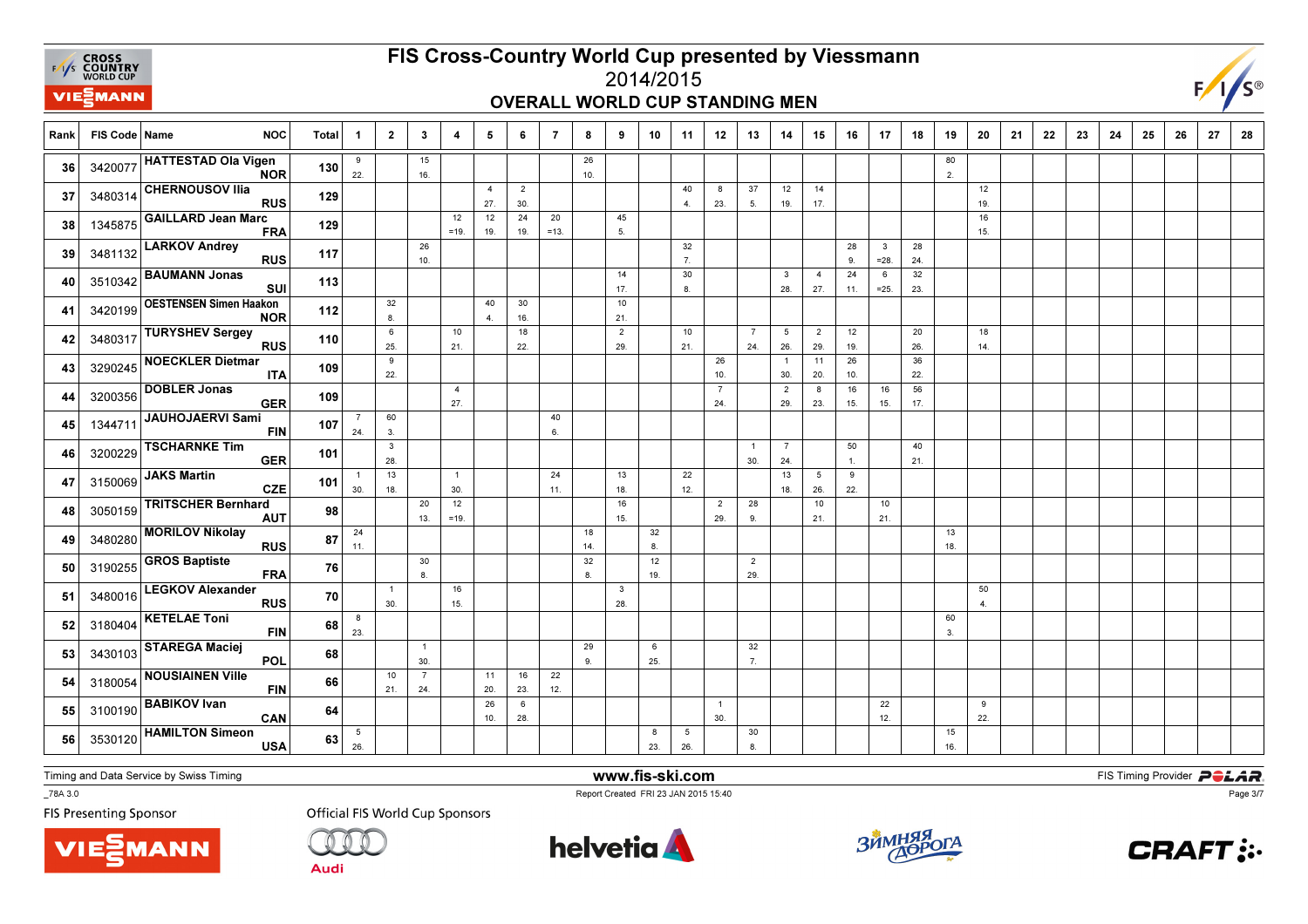

## OVERALL WORLD CUP STANDING MEN



| Rank | FIS Code   Name | <b>NOC</b>                                   | <b>Total</b> | $\mathbf 1$           | $\overline{2}$         | $\mathbf{3}$ | $\overline{\mathbf{4}}$ | 5                     | 6                     | $\overline{7}$        | 8                   | 9         | 10        | 11                  | 12                  | 13                     | 14        | 15                   | 16        | 17                    | 18                    | 19        | 20                    | 21 | 22 | 23 | 24 | 25 | 26 | 27 | 28 |
|------|-----------------|----------------------------------------------|--------------|-----------------------|------------------------|--------------|-------------------------|-----------------------|-----------------------|-----------------------|---------------------|-----------|-----------|---------------------|---------------------|------------------------|-----------|----------------------|-----------|-----------------------|-----------------------|-----------|-----------------------|----|----|----|----|----|----|----|----|
| 57   |                 | 3420573 BAKKEN Timo Andre<br><b>NOR</b>      | 61           | 29<br>9.              |                        |              |                         |                       |                       |                       |                     |           |           |                     |                     |                        |           |                      |           |                       |                       | 32<br>8.  |                       |    |    |    |    |    |    |    |    |
| 58   | 3190029         | <b>DUVILLARD Robin</b><br><b>FRA</b>         | 61           |                       |                        |              |                         |                       |                       |                       |                     | 15<br>16. |           | 24<br>11.           |                     |                        |           |                      |           |                       |                       |           | 22<br>12.             |    |    |    |    |    |    |    |    |
| 59   | 3421320         | <b>IVERSEN Emil</b><br><b>NOR</b>            | 56           |                       |                        | 34<br>6.     |                         | 14<br>$=17.$          | 8<br>27.              |                       |                     |           |           |                     |                     |                        |           |                      |           |                       |                       |           |                       |    |    |    |    |    |    |    |    |
| 60   | 3180221         | JYLHAE Martti<br><b>FIN</b>                  | 56           | $\overline{4}$<br>27. |                        | 11<br>20.    |                         |                       |                       |                       | 36<br>7.            |           | 5<br>26.  |                     |                     |                        |           |                      |           |                       |                       |           |                       |    |    |    |    |    |    |    |    |
| 61   | 3150035         | <b>KOZISEK Dusan</b><br><b>CZE</b>           | 55           |                       |                        |              |                         |                       |                       |                       | $\mathbf{3}$<br>28. |           | 26<br>10. |                     |                     | 26<br>10.              |           |                      |           |                       |                       |           |                       |    |    |    |    |    |    |    |    |
| 62   | 3480982         | <b>SKOBELEV Vladislav</b><br><b>RUS</b>      | 54           |                       |                        |              |                         |                       |                       | 11<br>20.             |                     |           |           | 6<br>25.            |                     |                        | 15<br>16. |                      |           |                       | 8<br>29.              |           | 14<br>17.             |    |    |    |    |    |    |    |    |
| 63   | 3200241         | <b>BING Thomas</b><br><b>GER</b>             | 52           |                       |                        |              |                         |                       |                       | $\overline{1}$<br>30. |                     |           |           |                     |                     | $5\phantom{.0}$<br>26. | 8<br>23.  |                      | 34<br>6.  |                       | $\overline{4}$<br>30. |           |                       |    |    |    |    |    |    |    |    |
| 64   | 3180436         | <b>MIKKONEN Juho</b><br><b>FIN</b>           | 51           | 11<br>20.             |                        | 40<br>4.     |                         |                       |                       |                       |                     |           |           |                     |                     |                        |           |                      |           |                       |                       |           |                       |    |    |    |    |    |    |    |    |
| 65   | 3480436         | <b>KRIUKOV Nikita</b><br><b>RUS</b>          | 51           | 22<br>12.             |                        |              |                         |                       |                       |                       |                     |           | 29<br>9.  |                     |                     |                        |           |                      |           |                       |                       |           |                       |    |    |    |    |    |    |    |    |
| 66   | 3500153         | <b>JOHANSSON Martin</b><br><b>SWE</b>        | 51           |                       | $5\phantom{.0}$<br>26. |              | 18<br>14.               |                       | 22<br>20.             |                       |                     | 6<br>25.  |           |                     |                     |                        |           |                      |           |                       |                       |           |                       |    |    |    |    |    |    |    |    |
| 67   | 3500863         | <b>ANDERSSON Simon</b><br><b>SWE</b>         | 50           |                       |                        |              |                         |                       |                       |                       |                     |           |           |                     |                     | 22<br>12.              |           |                      | 11<br>20. | $\overline{1}$<br>30. | 16<br>27.             |           |                       |    |    |    |    |    |    |    |    |
| 68   | 3100006         | <b>KERSHAW Devon</b><br>CAN                  | 45           |                       | 18<br>14.              |              |                         | $\overline{2}$<br>29. |                       |                       |                     |           |           |                     |                     | 9<br>22.               | 10<br>21. | 6<br>25.             |           |                       |                       |           |                       |    |    |    |    |    |    |    |    |
| 69   | 3190282         | <b>JAY Renaud</b><br><b>FRA</b>              | 44           |                       |                        | 24<br>11.    |                         |                       |                       |                       |                     |           |           |                     |                     | 20<br>13.              |           |                      |           |                       |                       |           |                       |    |    |    |    |    |    |    |    |
| 70   | 3510207         | <b>KINDSCHI Joeri</b><br>SUI                 | 44           |                       |                        |              |                         |                       |                       |                       | 22<br>12.           |           | 22<br>12. |                     |                     |                        |           |                      |           |                       |                       |           |                       |    |    |    |    |    |    |    |    |
| 71   | 1362947         | <b>PERL Curdin</b><br>SUI                    | 42           |                       |                        |              | 13<br>18.               |                       | $\overline{4}$<br>29. |                       |                     |           |           | $\mathbf{3}$<br>28. | $\mathbf{3}$<br>28. |                        |           | $\overline{7}$<br>24 |           |                       | 12<br>28.             |           |                       |    |    |    |    |    |    |    |    |
| 72   | 3180301         | <b>LEHTONEN Lari</b><br><b>FIN</b>           | 41           |                       |                        |              |                         | 30<br>8.              | 10<br>26.             |                       |                     |           |           |                     |                     |                        |           |                      |           |                       |                       |           | $\overline{1}$<br>30. |    |    |    |    |    |    |    |    |
| 73   | 1217350         | <b>BAUER Lukas</b><br>CZE                    | 40           |                       |                        |              | 5<br>26.                | $\overline{1}$<br>30. |                       | 12<br>19.             |                     | 22<br>12. |           |                     |                     |                        |           |                      |           |                       |                       |           |                       |    |    |    |    |    |    |    |    |
| 74   | 3421779         | <b>KRUEGER Simen Hegstad</b><br><b>NOR</b>   | 37           |                       |                        |              | 8<br>23.                | 9<br>22.              | 20<br>21.             |                       |                     |           |           |                     |                     |                        |           |                      |           |                       |                       |           |                       |    |    |    |    |    |    |    |    |
| 75   | 3421754         | <b>TAUGBOEL Haavard Solaas</b><br><b>NOR</b> | 36           |                       |                        |              |                         |                       |                       |                       |                     |           | 36<br>7.  |                     |                     |                        |           |                      |           |                       |                       |           |                       |    |    |    |    |    |    |    |    |
| 75   | 3480004         | <b>DEMENTIEV Eugeniy</b><br><b>RUS</b>       | 36           |                       |                        |              |                         |                       |                       |                       |                     |           |           |                     |                     |                        |           |                      |           |                       |                       |           | 36<br>7.              |    |    |    |    |    |    |    |    |
| 77   | 3480739         | <b>PANZHINSKIY Alexander</b><br><b>RUS</b>   | 36           | $10\,$<br>21.         |                        |              |                         |                       |                       |                       |                     |           |           |                     |                     |                        |           |                      |           |                       |                       | 26<br>10. |                       |    |    |    |    |    |    |    |    |

Timing and Data Service by Swiss Timing

VIEZMANN

\_78A 3.0

**FIS Presenting Sponsor** 

**Official FIS World Cup Sponsors** 

**Audi** 



www.fis-ski.com

Report Created FRI 23 JAN 2015 15:40



**m**<br>FIS Timing Provider<br>F<sup>15:40</sup>



Page 4/7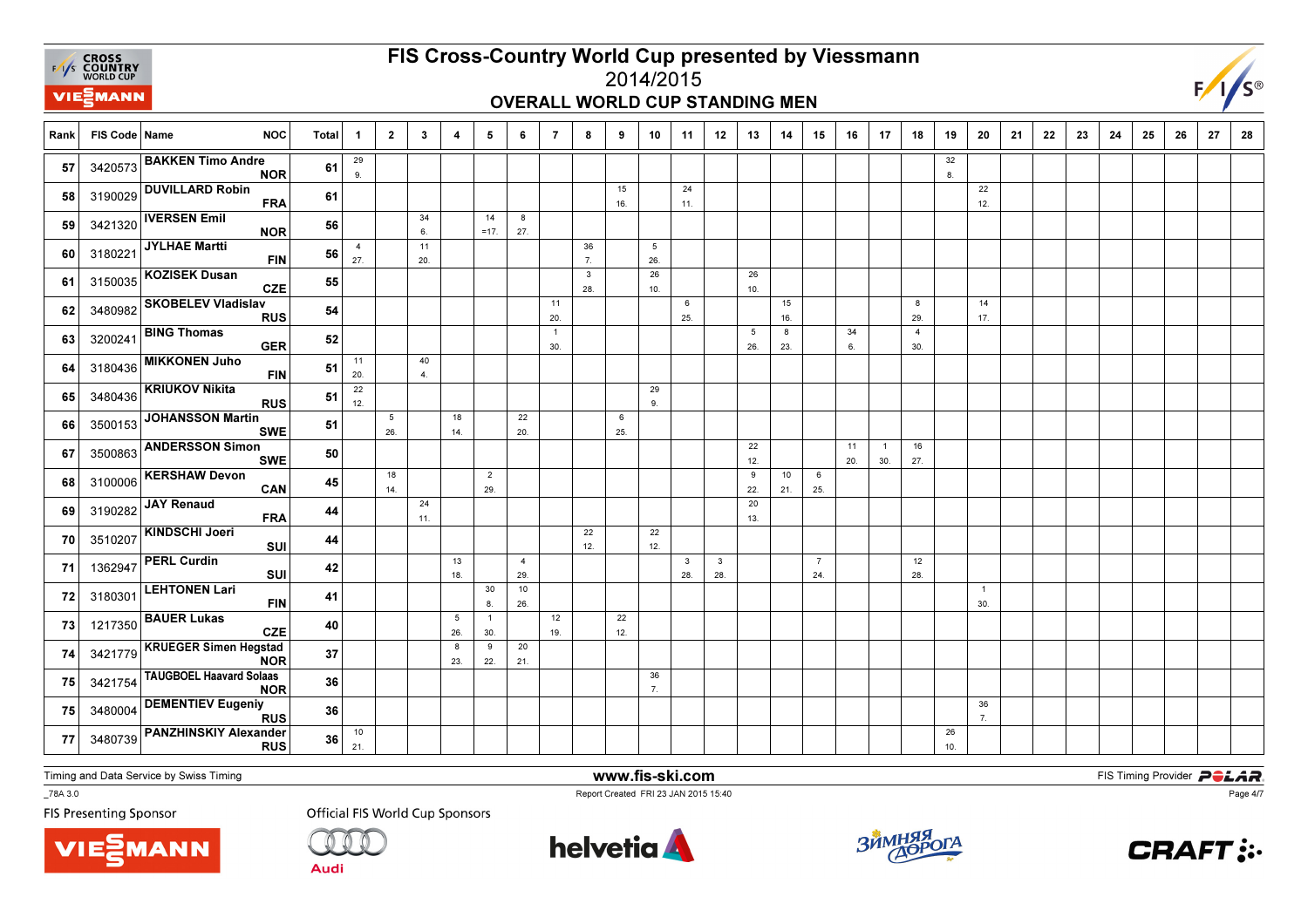

## OVERALL WORLD CUP STANDING MEN



| Rank | FIS Code   Name | <b>NOC</b>                                   | Total      | $\mathbf{1}$        | $\overline{2}$        | $\mathbf{3}$                   | 4                     | 5        | 6         | $\overline{7}$        | 8                     | 9         | 10                  | 11        | 12       | 13                  | 14        | 15 | 16                    | 17                    | 18 | 19                    | 20        | 21 | 22 | 23 | 24 | 25 | 26 | 27 | 28 |
|------|-----------------|----------------------------------------------|------------|---------------------|-----------------------|--------------------------------|-----------------------|----------|-----------|-----------------------|-----------------------|-----------|---------------------|-----------|----------|---------------------|-----------|----|-----------------------|-----------------------|----|-----------------------|-----------|----|----|----|----|----|----|----|----|
| 78   | 3100097         | <b>VALJAS Len</b><br>CAN                     | 36         |                     |                       |                                |                       |          |           |                       | 20<br>13.             |           | 13<br>18.           |           |          | $\mathbf{3}$<br>28. |           |    |                       |                       |    |                       |           |    |    |    |    |    |    |    |    |
| 79   | 3500141         | <b>NELSON Lars</b><br><b>SWE</b>             | 36         |                     | 15<br>16.             |                                | $\overline{2}$<br>29. |          |           | $\overline{7}$<br>24. |                       | 12<br>19. |                     |           |          |                     |           |    |                       |                       |    |                       |           |    |    |    |    |    |    |    |    |
| 80   | 3180114         | <b>STRANDVALL Matias</b><br><b>FIN</b>       | 34         | 20<br>13.           |                       | 14<br>17.                      |                       |          |           |                       |                       |           |                     |           |          |                     |           |    |                       |                       |    |                       |           |    |    |    |    |    |    |    |    |
| 81   | 3530005         | NEWELL Andrew<br><b>USA</b>                  | 33         | $\mathbf{3}$<br>28. |                       |                                |                       |          |           |                       | 16<br>15.             |           |                     |           |          |                     |           |    |                       |                       |    | 14<br>17.             |           |    |    |    |    |    |    |    |    |
| 82   | 3481163         | <b>RETIVYKH Gleb</b><br><b>RUS</b>           | 32         |                     |                       |                                |                       |          |           |                       | 8<br>23.              |           | 24<br>11.           |           |          |                     |           |    |                       |                       |    |                       |           |    |    |    |    |    |    |    |    |
| 83   | 3200205         | <b>BOEGL Lucas</b><br><b>GER</b>             | 31         |                     |                       |                                |                       |          |           |                       |                       |           |                     | 14<br>17. | 6<br>25. |                     |           |    | $\overline{2}$<br>29. | 9<br>22.              |    |                       |           |    |    |    |    |    |    |    |    |
| 84   | 3500409         | <b>EDIN Johan</b><br><b>SWE</b>              | 31         |                     |                       |                                |                       |          |           |                       | 13<br>18.             |           | 10<br>21.           |           |          |                     |           |    |                       |                       |    | 8<br>23.              |           |    |    |    |    |    |    |    |    |
| 85   | 3480440         | <b>GLAVATSKIKH Konstantin</b><br><b>RUS</b>  | 29         |                     |                       |                                |                       |          |           |                       |                       |           |                     |           |          |                     |           |    |                       |                       |    |                       | 29<br>9.  |    |    |    |    |    |    |    |    |
| 86   | 3500330         | <b>PETERSON Teodor</b><br><b>SWE</b>         | 29         | 26<br>10.           |                       | $\overline{\mathbf{3}}$<br>28. |                       |          |           |                       |                       |           |                     |           |          |                     |           |    |                       |                       |    |                       |           |    |    |    |    |    |    |    |    |
| 87   | 1067291         | <b>DI CENTA Giorgio</b><br><b>ITA</b>        | 29         |                     |                       |                                |                       |          |           |                       |                       |           |                     |           |          |                     |           |    | 22<br>12.             | $\overline{7}$<br>24. |    |                       |           |    |    |    |    |    |    |    |    |
| 88   | 3180250         | <b>PENTSINEN Anssi</b><br><b>FIN</b>         | 29         | 14<br>17.           |                       |                                |                       |          |           |                       | 5<br>26.              |           |                     |           |          |                     |           |    |                       |                       |    | 10<br>21.             |           |    |    |    |    |    |    |    |    |
| 89   | 3220016         | <b>YOUNG Andrew</b><br><b>GBR</b>            | ${\bf 27}$ |                     |                       |                                |                       |          |           |                       |                       |           | 11<br>20.           |           |          | 16<br>15.           |           |    |                       |                       |    |                       |           |    |    |    |    |    |    |    |    |
| 90   | 3390003         | <b>KUMMEL Peeter</b><br><b>EST</b>           | 25         | 13<br>18.           |                       |                                |                       |          |           |                       | 9<br>22.              |           | $\mathbf{3}$<br>28. |           |          |                     |           |    |                       |                       |    |                       |           |    |    |    |    |    |    |    |    |
| 91   | 3420586         | <b>HOLUND Hans Christer</b><br><b>NOR</b>    | 24         |                     |                       |                                |                       |          |           |                       |                       |           |                     |           |          |                     |           |    |                       |                       |    |                       | 24<br>11. |    |    |    |    |    |    |    |    |
| 92   | 3200210         | <b>EISENLAUER Sebastian</b><br><b>GER</b>    | 24         |                     |                       |                                |                       |          |           |                       | $\overline{2}$<br>29. |           | 18<br>14.           |           |          |                     |           |    |                       |                       |    | $\overline{4}$<br>27. |           |    |    |    |    |    |    |    |    |
| 93   | 3421216         | <b>NYENG Emil</b><br><b>NOR</b>              | 24         | $12\,$<br>19.       |                       |                                |                       |          |           |                       |                       |           |                     |           |          |                     |           |    |                       |                       |    | 12<br>19.             |           |    |    |    |    |    |    |    |    |
| 94   | 3510348         | <b>COLOGNA Gianluca</b><br><b>SUI</b>        | 24         |                     |                       |                                |                       |          |           |                       | 6<br>25.              |           |                     |           |          | 11<br>20.           |           |    |                       |                       |    | $\overline{7}$<br>24. |           |    |    |    |    |    |    |    |    |
| 95   | 3480828         | <b>JAPAROV Dmitriy</b><br><b>RUS</b>         | 23         |                     | $\overline{2}$<br>29. |                                |                       |          |           |                       |                       |           |                     |           |          |                     | 20<br>13. |    | $\overline{1}$<br>30. |                       |    |                       |           |    |    |    |    |    |    |    |    |
| 96   | 3421751         | <b>NILSEN Vegard Bjerkreim</b><br><b>NOR</b> | 22         |                     |                       |                                |                       |          |           |                       |                       |           |                     |           |          |                     |           |    |                       |                       |    | 22<br>12.             |           |    |    |    |    |    |    |    |    |
| 97   | 3510351         | <b>FURGER Roman</b><br>SUI                   | 20         |                     |                       |                                |                       |          |           |                       | 10<br>21.             |           |                     |           |          | 10<br>21.           |           |    |                       |                       |    |                       |           |    |    |    |    |    |    |    |    |
| 98   | 3300190         | YOSHIDA Keishin<br><b>JPN</b>                | 20         |                     |                       |                                |                       | 6<br>25. | 14<br>24. |                       |                       |           |                     |           |          |                     |           |    |                       |                       |    |                       |           |    |    |    |    |    |    |    |    |

Timing and Data Service by Swiss Timing

VIEZMANN

\_78A 3.0

**FIS Presenting Sponsor** 

**Official FIS World Cup Sponsors** 

**Audi** 



www.fis-ski.com

Report Created FRI 23 JAN 2015 15:40



**m**<br>FIS Timing Provider<br>F<sup>15:40</sup>



Page 5/7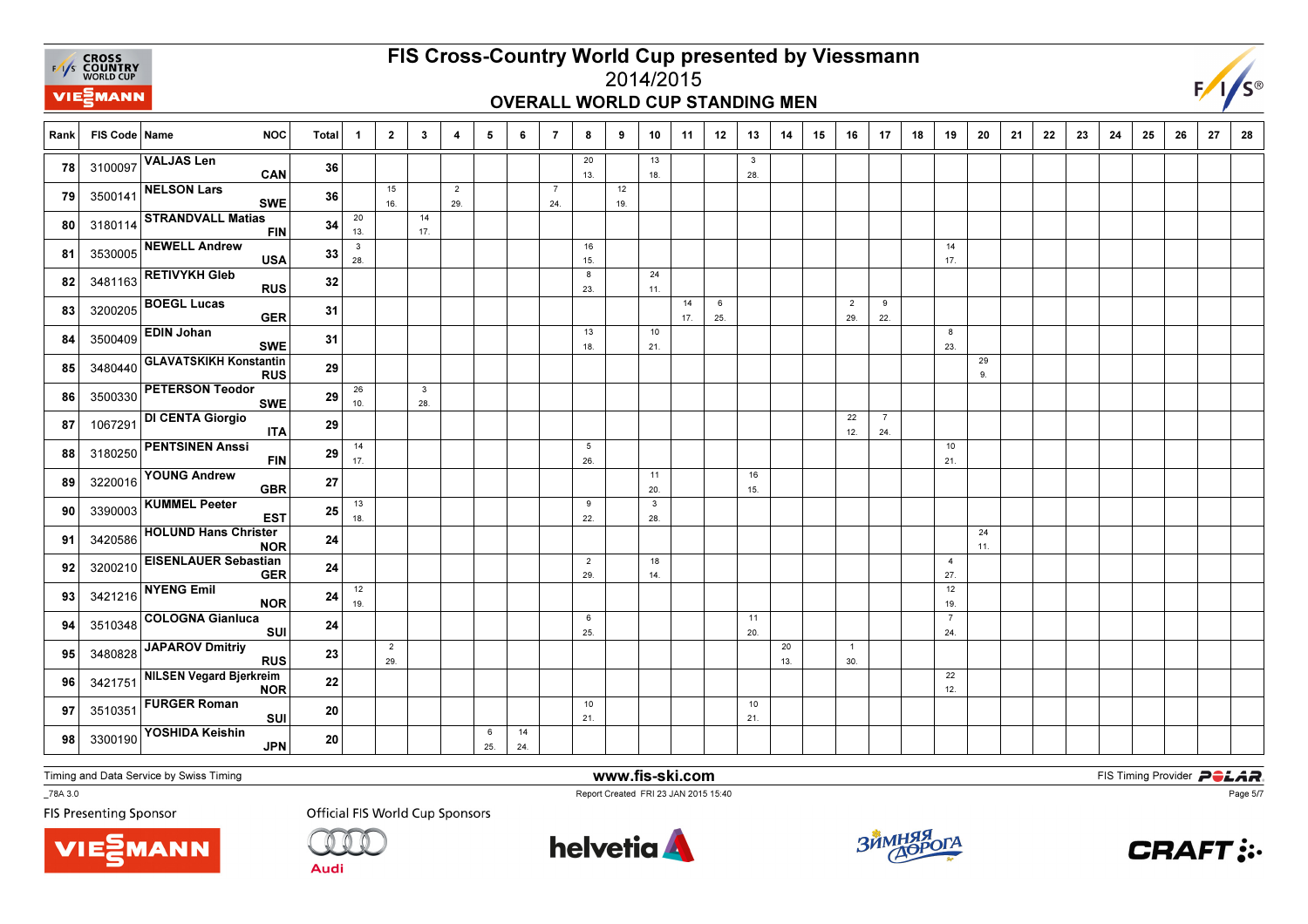

## OVERALL WORLD CUP STANDING MEN



| Rank | FIS Code Name | <b>NOC</b>                                  | <b>Total</b>            | $\mathbf{1}$          | $\overline{2}$ | $\mathbf{3}$          | 4 | 5 | 6 | $\overline{7}$        | 8                     | 9         | 10                    | 11       | 12       | 13                    | 14       | 15 | 16 | 17                      | 18 | 19                     | 20                    | 21 | 22 | 23 | 24 | 25 | 26 | 27 | 28 |
|------|---------------|---------------------------------------------|-------------------------|-----------------------|----------------|-----------------------|---|---|---|-----------------------|-----------------------|-----------|-----------------------|----------|----------|-----------------------|----------|----|----|-------------------------|----|------------------------|-----------------------|----|----|----|----|----|----|----|----|
| 99   |               | 3180508 HAKOLA Ristomatti<br><b>FIN</b>     | 18                      | $\overline{2}$<br>29. |                |                       |   |   |   |                       |                       |           |                       |          |          |                       |          |    |    |                         |    | 16<br>15.              |                       |    |    |    |    |    |    |    |    |
| 100  | 3510366       | <b>SCHNIDER Ueli</b><br><b>SUI</b>          | 17                      | $\,6\,$<br>25.        |                |                       |   |   |   |                       |                       |           |                       |          |          |                       | 6<br>25. |    |    |                         |    | $5\phantom{.0}$<br>26. |                       |    |    |    |    |    |    |    |    |
| 101  | 3500625       | <b>NORDSTROEM Gustav</b><br><b>SWE</b>      | 16                      |                       |                |                       |   |   |   |                       |                       |           | 16<br>15.             |          |          |                       |          |    |    |                         |    |                        |                       |    |    |    |    |    |    |    |    |
| 102  | 3480503       | <b>GAFAROV Anton</b><br><b>RUS</b>          | 15                      |                       |                |                       |   |   |   |                       |                       |           | 15<br>16.             |          |          |                       |          |    |    |                         |    |                        |                       |    |    |    |    |    |    |    |    |
| 103  | 3480832       | <b>SEDOV Petr</b><br><b>RUS</b>             | 15                      |                       |                |                       |   |   |   |                       |                       |           |                       |          |          |                       |          |    |    |                         |    |                        | 15<br>16.             |    |    |    |    |    |    |    |    |
| 104  | 3510451       | <b>SCHAAD Roman</b><br><b>SUI</b>           | $12$                    |                       |                |                       |   |   |   |                       | 11<br>20.             |           | $\overline{1}$<br>30. |          |          |                       |          |    |    |                         |    |                        |                       |    |    |    |    |    |    |    |    |
| 105  | 3200208       | <b>DOTZLER Hannes</b><br><b>GER</b>         | 12                      |                       |                |                       |   |   |   | $\mathbf{3}$<br>28.   |                       |           |                       |          | 9<br>22. |                       |          |    |    |                         |    |                        |                       |    |    |    |    |    |    |    |    |
| 106  | 3190105       | <b>PERRILLAT BOITEUX Ivan</b><br><b>FRA</b> | 11                      |                       |                |                       |   |   |   |                       |                       | 11<br>20. |                       |          |          |                       |          |    |    |                         |    |                        |                       |    |    |    |    |    |    |    |    |
| 107  | 3740021       | <b>MIKAYELYAN Sergey</b><br><b>ARM</b>      | 11                      |                       |                |                       |   |   |   |                       |                       |           |                       |          |          |                       |          |    |    |                         |    |                        | 11<br>20.             |    |    |    |    |    |    |    |    |
| 108  | 3480322       | <b>PARFENOV Andrey</b><br><b>RUS</b>        | 11                      |                       |                |                       |   |   |   |                       |                       |           |                       |          |          |                       |          |    |    |                         |    | 11<br>20.              |                       |    |    |    |    |    |    |    |    |
| 109  |               | 3290007 HOFER David<br><b>ITA</b>           | 11                      |                       |                | $\overline{2}$<br>29. |   |   |   |                       |                       |           |                       | 9<br>22. |          |                       |          |    |    |                         |    |                        |                       |    |    |    |    |    |    |    |    |
| 110  | 3500143       | <b>SVANEBO Anders</b><br><b>SWE</b>         | $10$                    |                       |                |                       |   |   |   |                       |                       |           |                       |          |          |                       |          |    |    | $\mathbf{3}$<br>$= 28.$ |    |                        | $\overline{7}$<br>24. |    |    |    |    |    |    |    |    |
| 111  | 3510377       | <b>HEDIGER Jovian</b><br>SUI                | 9                       |                       |                |                       |   |   |   |                       |                       |           |                       |          |          |                       |          |    |    |                         |    | 9<br>22.               |                       |    |    |    |    |    |    |    |    |
| 112  | 3190230       | <b>GOALABRE Paul</b><br><b>FRA</b>          | 8                       |                       |                | 8<br>23.              |   |   |   |                       |                       |           |                       |          |          |                       |          |    |    |                         |    |                        |                       |    |    |    |    |    |    |    |    |
| 113  | 3480821       | <b>UTKIN Alexander</b><br><b>RUS</b>        | 8                       |                       |                |                       |   |   |   |                       |                       |           |                       |          |          |                       |          |    |    |                         |    |                        | 8<br>23.              |    |    |    |    |    |    |    |    |
| 114  | 3510417       | <b>KAESER Erwan</b><br><b>SUI</b>           | 8                       |                       |                |                       |   |   |   |                       | $\overline{4}$<br>27. |           |                       |          |          | $\overline{4}$<br>27. |          |    |    |                         |    |                        |                       |    |    |    |    |    |    |    |    |
| 115  | 3190142       | <b>GAILLARD Cyril</b><br><b>FRA</b>         | $\overline{7}$          |                       |                |                       |   |   |   |                       | $\overline{7}$<br>24. |           |                       |          |          |                       |          |    |    |                         |    |                        |                       |    |    |    |    |    |    |    |    |
| 116  | 3200376       | <b>NOTZ Florian</b><br><b>GER</b>           | 6                       |                       |                |                       |   |   |   |                       |                       |           |                       |          |          |                       |          |    |    | 6<br>$=25.$             |    |                        |                       |    |    |    |    |    |    |    |    |
| 117  | 3481004       | <b>SOSNIN Mikhail</b><br><b>RUS</b>         | 6                       |                       |                |                       |   |   |   |                       |                       |           |                       |          |          |                       |          |    |    |                         |    |                        | 6<br>25.              |    |    |    |    |    |    |    |    |
| 117  | 3421096       | <b>PALM Sindre Odberg</b><br><b>NOR</b>     | 6                       |                       |                |                       |   |   |   |                       |                       |           |                       |          |          |                       |          |    |    |                         |    | 6<br>25.               |                       |    |    |    |    |    |    |    |    |
| 119  | 3290266       | <b>PELLEGRIN Mattia</b><br><b>ITA</b>       | $\overline{\mathbf{4}}$ |                       |                |                       |   |   |   | $\overline{4}$<br>27. |                       |           |                       |          |          |                       |          |    |    |                         |    |                        |                       |    |    |    |    |    |    |    |    |

Timing and Data Service by Swiss Timing

VIEZMANN

\_78A 3.0

**FIS Presenting Sponsor** 

**Official FIS World Cup Sponsors** 

**Audi** 



www.fis-ski.com

Report Created FRI 23 JAN 2015 15:40



**m**<br>FIS Timing Provider<br>F<sup>15:40</sup>



Page 6/7